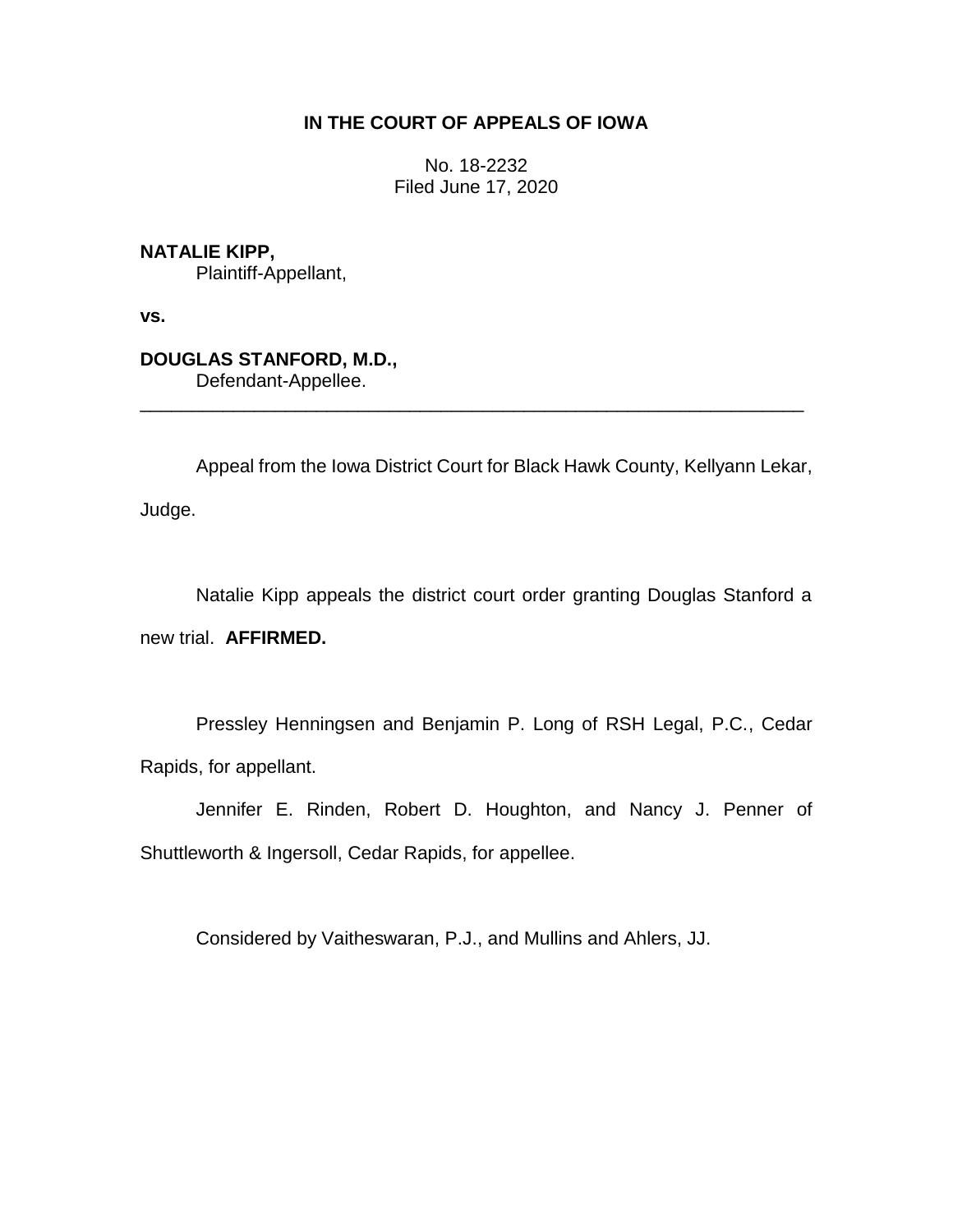## **AHLERS, Judge.**

In this medical negligence case, Natalie Kipp appeals the district court order granting her doctor, Douglas Stanford, a new trial. In August 2013, Kipp had Stanford perform surgery in an effort to address a medical condition that caused her severe abdominal cramping and pain. Kipp's suit alleged Stanford pushed a medical device too far during the procedure, causing significant injury to her. The jury returned a verdict finding Stanford liable and awarded Kipp damages. Stanford moved for a new trial, and the district court granted the motion, finding certain statements Kipp's attorney made during closing arguments constituted misconduct warranting a new trial. Kipp appeals.

## **I. Background**

The statements at issue were made by Kipp's counsel during his closing and rebuttal arguments. Near the start of the closing argument, counsel addressed the jury's work and accountability, noting:

And so what I'm gonna do today is I'm gonna talk with you a little bit about what the evidence has been and what that evidence shows. The one truth about what happened here. And after we talk together about that evidence, we talk about that one truth, then you are gonna be given a job to do. In fact, when you came here last week, summons went out to the community, it seemed kind of random, and you were brought in here out of the community and you were asked to sit in this box and you weren't exactly sure why. But as we've worked here together and talked about this case, I'm not sure that it is so random. I believe you eight people were meant to be here to hear this case. And in exchange for your time, in exchange for your attention, you are given an awesome power. You're given the power to hold accountable. You're given the power to value a substantial loss. You're given the power to be a hero for someone who doesn't have the power herself. And what the judge told you is it's your Constitutional Right to use that power to render a verdict and to do justice.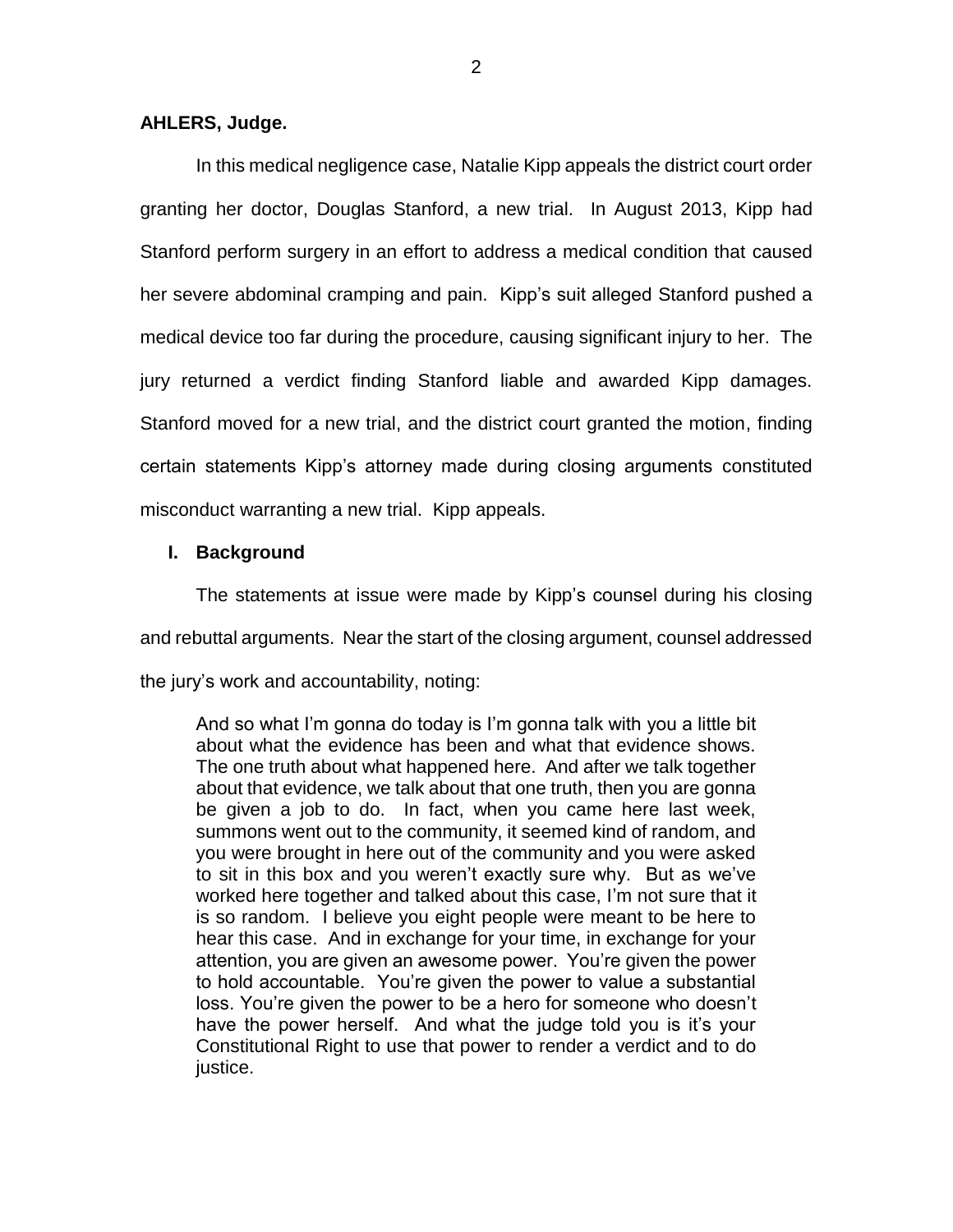Soon after, counsel again reminded the jury of its place in the community when

addressing the district court's admonition to not discuss the case:

Soon, you're going to be released from that admonition. You're going to be able to go back and talk with each other about the evidence, about the law that applies. And then when that's done, you're going to be able to go back out into the community, and your friends and your family may ask you, what was this all about? And you will be allowed to talk about it.

Counsel referred to accountability and community again near the end of his closing

argument:

What they're saying is medicine is hard, and our devices go in the belly, and we can't actually see the tip of the device anymore, so don't hold us accountable. Don't make us do things the right way. Don't make us meet the standards of care because we can't see the tip of the tool.

When you apply your common sense, that can't be the standard here in this community. In our communities, doctors are excepted [sic] to do things in a way that is safe, that puts the patient safety first, that avoids known and preventable complications, and that's even when they do their first cut. Because if the defense argument was right, then every person who has that initial cut is at risk of a serious, life-changing injury.

Counsel also evoked a theme of responsibility while telling the jury a personal

anecdote:

We've talked about the evidence together. What are we doing here? When I was 10 years old, I had a birthday party. I had four friends come over to my house. We were playing ball in the front yard, and we didn't intend for it to happen, but the ball went through Mr. and Mrs. Nugent, my neighbor, it went through their yard, their window. We didn't intend for that to happen, but it happened. And being 10, we ran. We took off. We hid. And I would never forget my dad grabbing me by the arm. I could feel his fingertips right up under my armpit. He wasn't hurting me, but he was firm, marched me next door, made me knock on the door, tell them what I had done wrong, and promise to make up for it. That's what it means to take responsibility. I learned that lesson from my dad that day.

Why are we here? Because there's a betrayal in this case. Dr. Stanford was negligent. But beyond that, Dr. Stanford, to this day, refuses to take responsibility.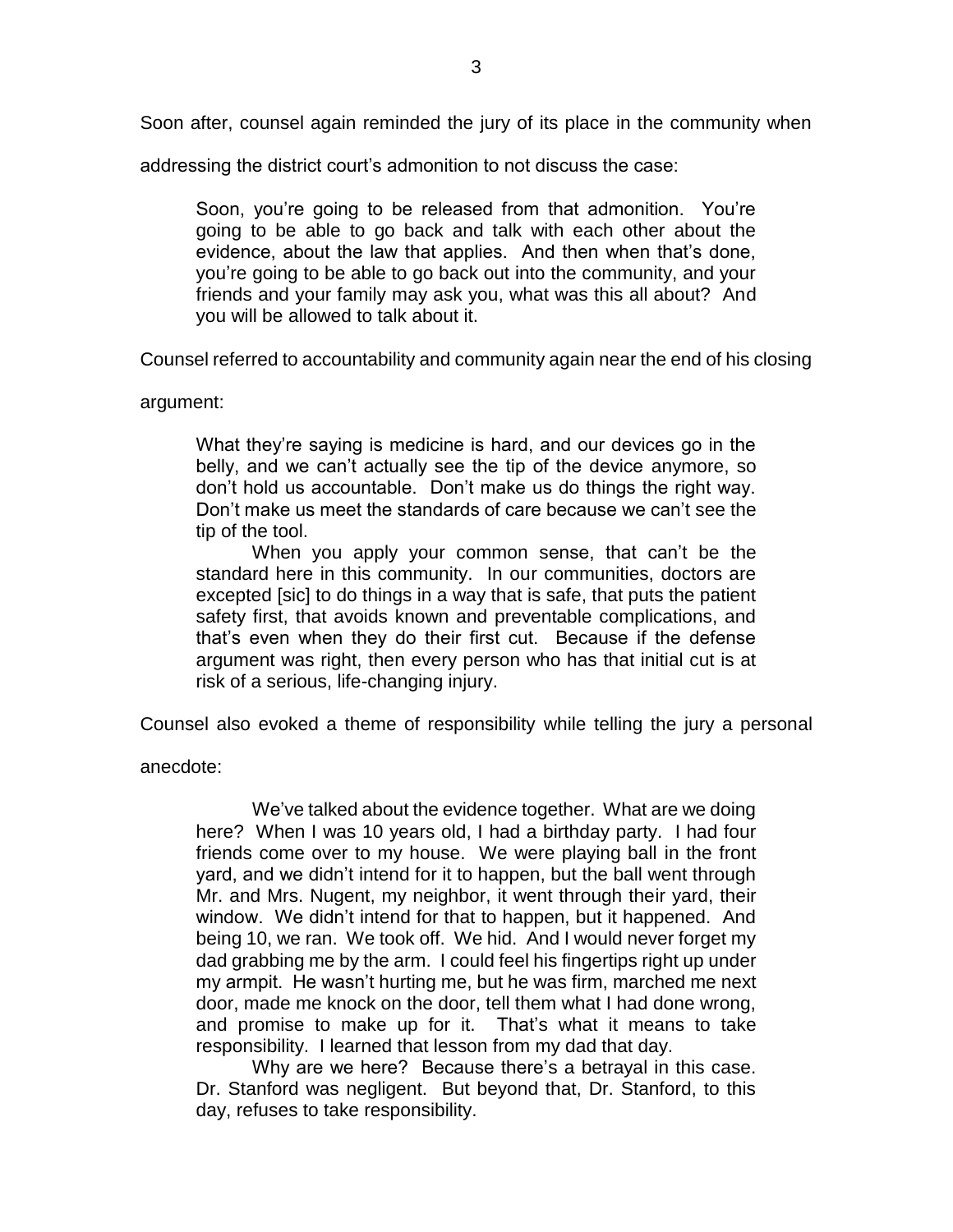Defense counsel objected to this statement. After an off-the-record discussion,

the district court overruled the objection. Right after resuming his argument, Kipp's

counsel stated:

So now what do we do together about it? Remember, in exchange for your time, for your attention, you're given the power to hold accountable. So we are here now to ask for your help to do exactly that.

This is Instruction Number 13. This talks about the formula for what we do to hold someone accountable for their actions. . . . And so when we come to you and we talk to you about holding Dr. Stanford accountable for his actions, what we're talking about is forcing Dr. Stanford to balance out the harms and the losses that he caused. We don't have a magic wand. We can't ask you to go back in time and make sure this doesn't happen. The only way in our system of justice to balance out those harms of—those harms and losses is to put something on the other side of the scale that evens things out, compensates for what's happened. And in our system of justice, the only thing we can ask you to put on the other side of that scale is money. That's the only justice there is. And so to hold Dr. Stanford accountable for his actions, we need to talk about the amount of money that holds him accountable and balances the harms and losses that he caused.

Throughout the rest of his closing argument, Kipp's counsel made additional

statements at issue on appeal:

So let's talk about those harms and losses. Let's talk about the amount of money that balances those harms and losses so that we can work together on what accountability means, holding Dr. Stanford accountable for the harms and losses he's caused.

. . . .

We have to think about what's the most valuable thing to us. What's the most important things in our lives? And when we value things in our day-to-day life, how do we value things we trade? You give me this item, I give you this in return. They have equivalent value. What would we trade for Natalie's experience? For her pain? For her limitation of function?

Defense counsel objected to plaintiff's counsel's statement, and the district court

overruled the objection.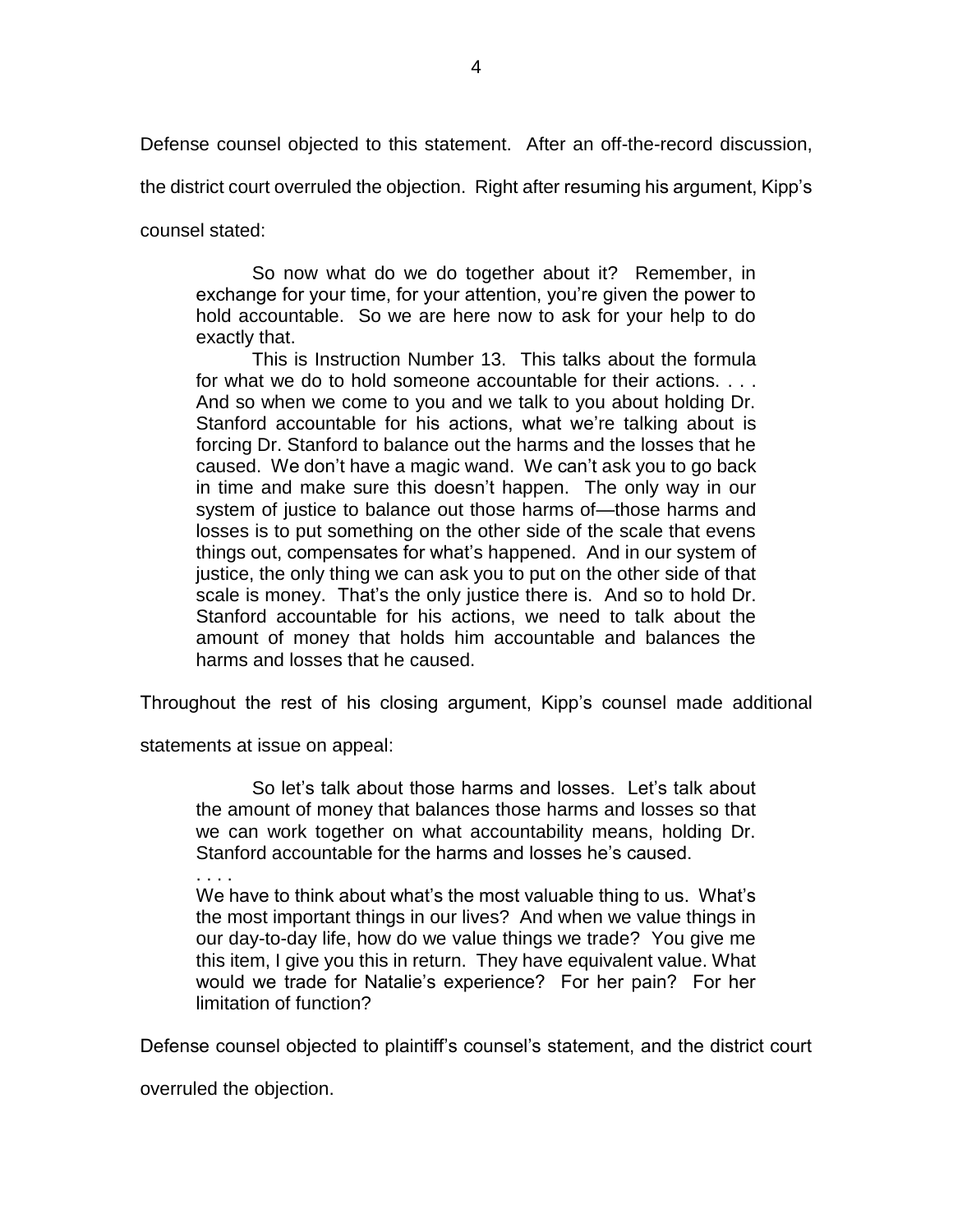Defense counsel moved for a mistrial after Kipp's closing argument concluded. Defense counsel argued the repeated references to accountability and statements calling the jurors "heroes" and referring to Stanford's actions as a "betrayal" had no other purpose than to "inflame [the jury] and to appeal to a sense of prejudice, almost requesting a punishment against Dr. Stanford." While the district court noted it had "some concerns made in Plaintiff's closing arguments," the court decided to give the jury a curative instruction over granting the motion for mistrial:

Before we begin with the Defendant's closing argument, I just want to make a few brief comments to you.

First of all, I want to point out to you Instruction Number 1. Maybe you all have your jury instructions still or you left them in the jury room. I will read it to you. Part of Instruction Number 1 indicates that you are to decide all fact questions, and that you are to do so without basing your decisions on generalizations, gut feelings, prejudices, sympathies, stereotype, or biases. To go along with that, Instruction Number 18 instructs you to remember that you are not partisans or advocates, but you are judges. You are judges of the facts and your sole interest is to find the truth and do justice. To the extent that during Plaintiff's closing argument, you may have heard a suggestion that your job here was to be a hero or to tell a story to the community, I'd just remind you that your job here is to be the decider of facts and to do so without bias or prejudice.

To the extent that in the prior closing argument, you may have heard the word betrayal or the power to hold accountable, I would just refer you to Instruction Number 8 in your jury instructions, which is the jury instruction that tells you the three propositions which the Plaintiff must prove in order to hold or find Dr. Stanford negligent in this matter. Negligence is the decision that you're making in this particular case, and I would just refer you to that.

Finally, you may have heard an objection from counsel from the Defendant stated during the course of the first closing argument and the reference was to the Golden Rule. The Golden Rule generally refers to a situation where jurors are asked to put themselves in the place of a party or a victim. I would just remind you, based upon the instructions that I just pointed out to you, that your job is to decide this matter based upon Natalie Kipp's damages and not in references to placing yourself in that position.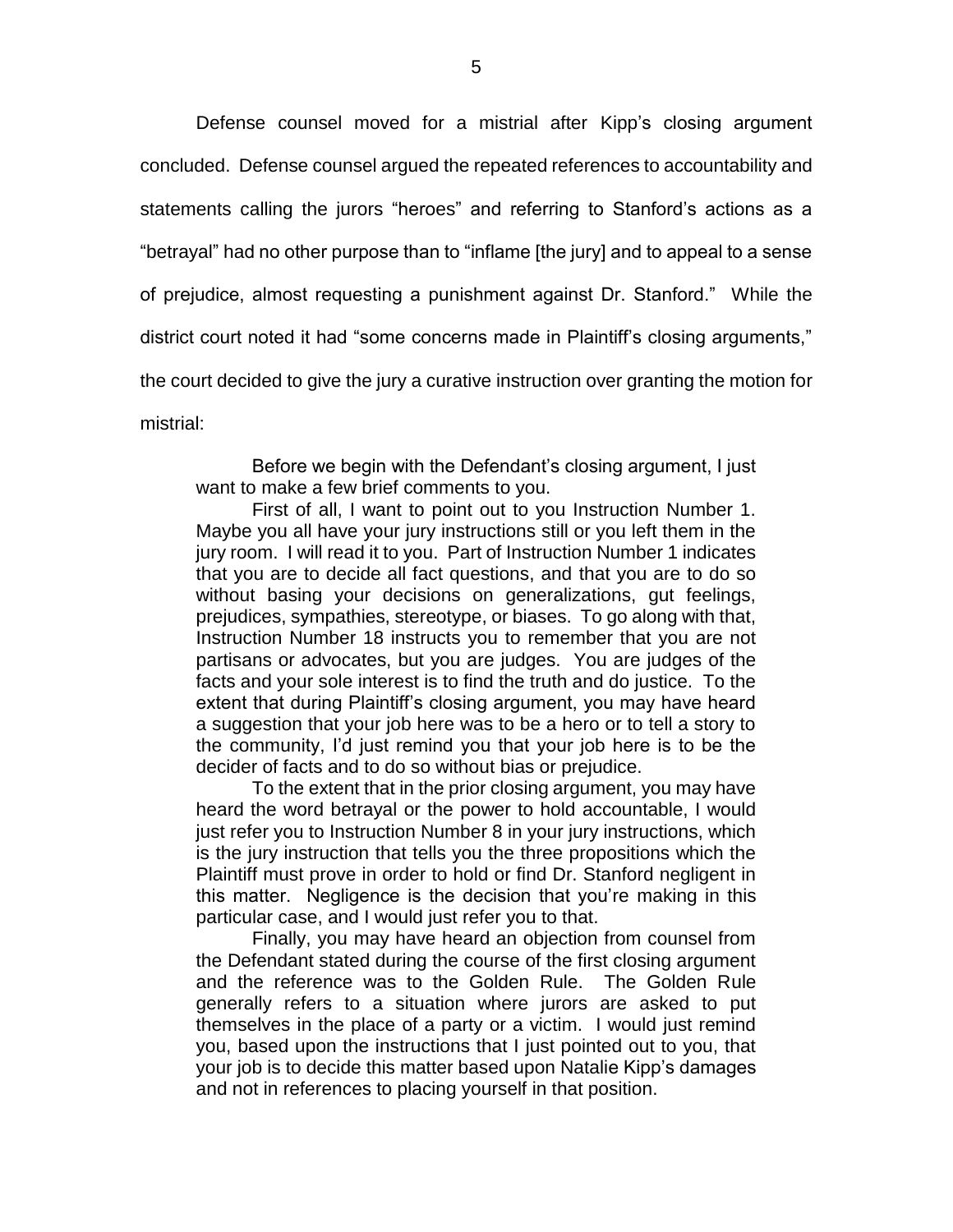Following defense counsel's argument, plaintiff's counsel again made several

statements on accountability during rebuttal:

If you believe the Defendant, in surgeries from here on, complication is a free pass. If something was a risk and it happened during a surgery, well, I get a free pass. I can't be held accountable.

. . . .

And so it is about accountability. It is about responsibility. You have to be able to own your mistakes. And that's why we're here.

. . . . And I want to talk to you a little bit about that instruction that talks about the Social Security because what they're really talking about is that she gets this 700, 750 bucks a month; therefore, don't make the guy that caused the problem pay for everything. Make the

taxpayers do it, and that's not right. That's a shifting of accountability. And they didn't—they did not provide you any evidence, any witness, any testimony whatsoever.

Plaintiff's counsel continued to refer to accountability while discussing the standard

of care, medical expert testimony, and the credibility of witnesses heard during

trial:

You know, folks, there really are two standards of care being proposed to you. One protects the patient, and does in fact put patient safety first. One protects the doctor when they don't follow rule number one, patient safety. What they do instead is they get a doctor from the community, they circle up the wagons, and I think Dr. Rozeboom said it best, well, I'm up here testifying because, gosh, forbid someone ever tries to hold me accountable in this community.

. . . . Imagine if you standardized their standard of care. You standardize it. You told this community that this is what should happen in a surgery. That a known risk that everybody knows about, when you do a surgery, when you go into a space and an area you have no business being in that can kill somebody—Dr. Rozeboom spent a long time talking about how fatal this injury can be. It's okay. It's okay. That's within the standard of care. Going too shallow's within the standard of care. Going too deep's within the standard of care. Being in the right spot's within the standard of care. It's a meaningless standard.

The last remark at issue on appeal was made at the end of the rebuttal argument: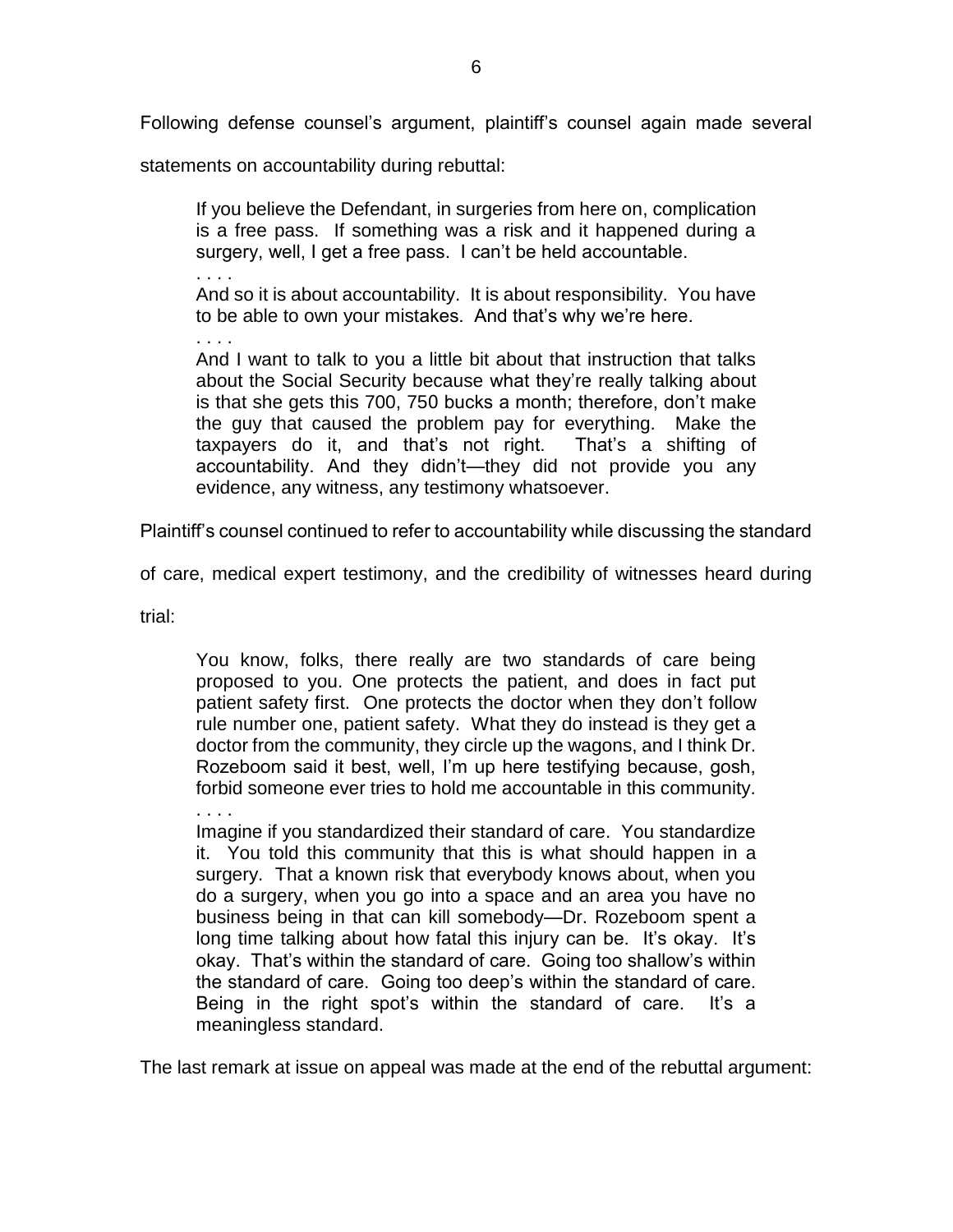They want you to approve what happened here. That's what your verdict would be if you agree with them. It approves it. It's a stamp of approval. Reminds me of two birds. One is an ostrich with its head in the sand which explains why we're here. They will not listen. Their head is in the sand. And the other bird is a story, a story told to me by somebody else, but it always stuck with me and I think it's an important story, and it applies here. There was a wise man and there was a smart student, but he was also a smart aleck. He always wanted to be right. He never made mistakes. The wise man would always be able to catch him in his lies, catch him in his stories, his problems. So the kid thought, I'm gonna get this wise man this time. I'm gonna capture a bird and I'm gonna put it in my hand, and I'm gonna go up to the wise man and I'm gonna ask him, I've got a bird in my hand, is it alive or is it dead? And no matter what he says, I can trick him, because if he says it's alive, I'm gonna crush it, and I'm gonna show him that it's dead. And if he says that it's dead, I'm gonna open my hands and it will fly away, and I will finally be right. I'm gonna trick the wise man. So he captured the bird and he put it in his hand, and he walked up to the wise man, and he said, I have a bird in my hand, is it alive or is it dead? And the wise man said, I don't know. The bird is in your hand. And Natalie Kipp is now in your hands.

Defense counsel renewed his motion for mistrial after the jury began deliberating. The motion was denied, although the district court preserved Stanford's right to file a motion for new trial or other post-trial motions needed to respond to the statements made in closing arguments. The jury found Stanford had been negligent while operating on Kipp and awarded Kipp damages.

Stanford filed a motion for new trial. Following a hearing on the motion, the district court granted Stanford a new trial. The court determined the two stories told by plaintiff's counsel during closing arguments improperly focused the jury on emotions over facts and logic:

The story recounted by counsel for the Plaintiff concerning a broken window and being taken by his father to notify the neighbor because it was the right and responsible thing to do followed by the use of the word betrayal improperly focused the jury on the emotion of a young boy doing the right and moral thing in comparison to the alleged betrayal of the Defendant rather than on the law and fact of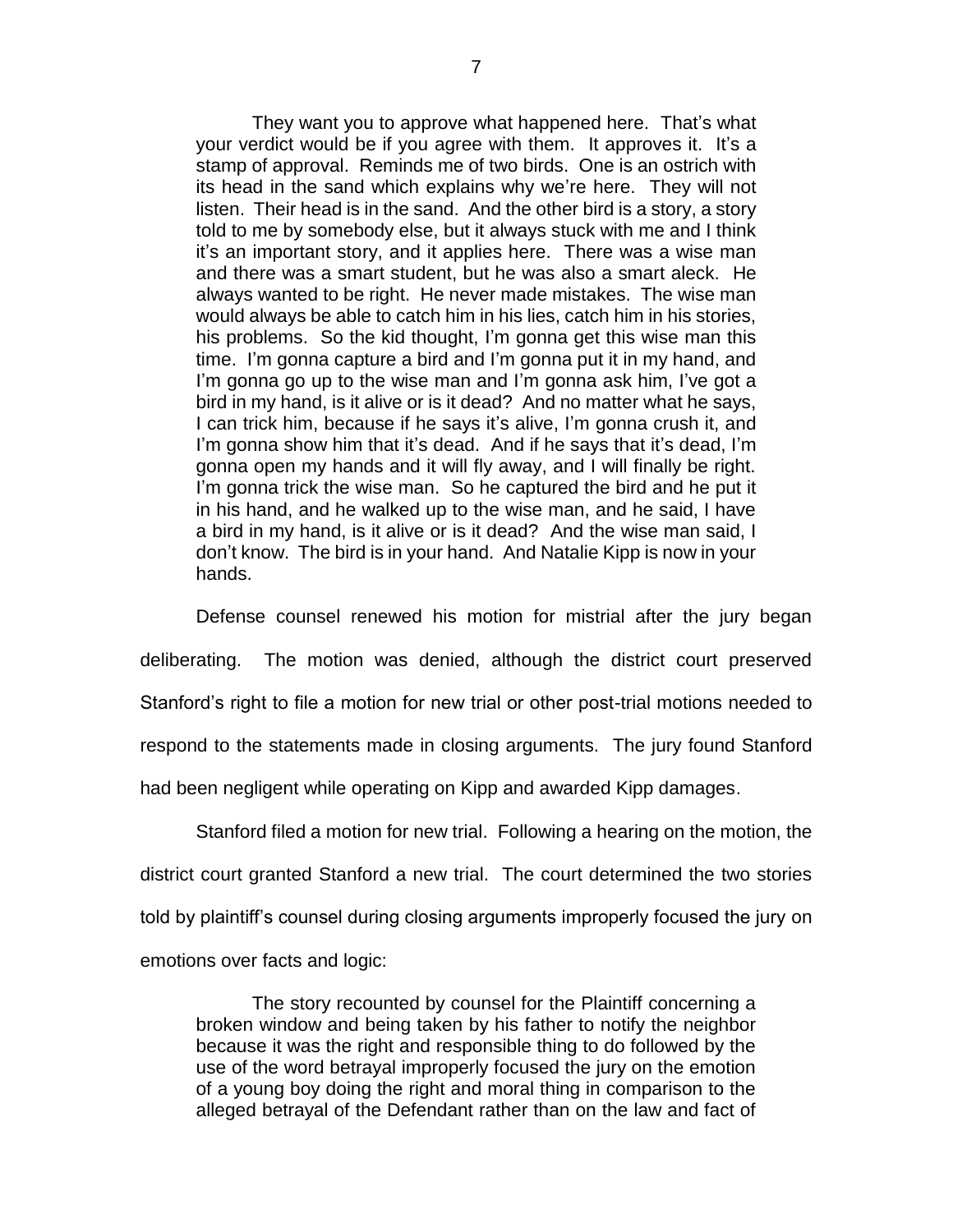the issue of liability. Similarly, the story told at the conclusion of the rebuttal closing argument, about a young boy who is a trickster who is always getting caught by a wise man and who devises a plan to trick the old man while holding the life of a bird in his hand inserts improper emotion and inflames the passions of the jury. Again, this story focuses the emotion of the jury on the concept of someone who is trying to trick or manipulate another person to whom he should be showing respect.

The district court also found plaintiff's counsel's repeated references to accountability, Stanford's "betrayal," and statements about the community to be similarly prejudicial:

The court recognizes that during portions of the original closing argument made by Plaintiff's counsel, the language used by counsel was in line with the jury instructions and the concepts of negligence, causation and compensatory damages. However, these arguments were overshadowed by the other pervasive arguments by Plaintiff's counsel urging the jury to use their power to set a standard for the community, to be a hero for the Plaintiff, render a verdict that the community could feel protected by, to make the Defendant own his mistakes and to look more harshly on the Defendant for not admitting negligence, and to hold the Defendant accountable and responsible for his "betrayal."

The court concluded plaintiff's counsel's statements were misconduct under Iowa

Rule of Civil Procedure 1.1004 and ordered a new trial. Kipp appeals.

# **II. Standard of Review**

"Our review of rulings on a motion for new trial depends on the grounds

asserted in the motion." *Fry v. Blauvelt*, 818 N.W.2d 123, 128 (Iowa 2012) (quoting

*Estate of Long ex rel. Smith v. Broadlawns Med. Ctr.*, 656 N.W.2d 71, 88 (Iowa

2002), *abrogated on other grounds by Thompson v. Kaczinski*, 774 N.W.2d 829,

836 (Iowa 2009)). "If the motion and ruling are based on a discretionary ground,

such as attorney misconduct, we review for an abuse of discretion." *Rosenberger* 

*Enters., Inc. v. Ins. Serv. Corp. of Iowa*, 541 N.W.2d 904, 906 (Iowa Ct. App. 1995).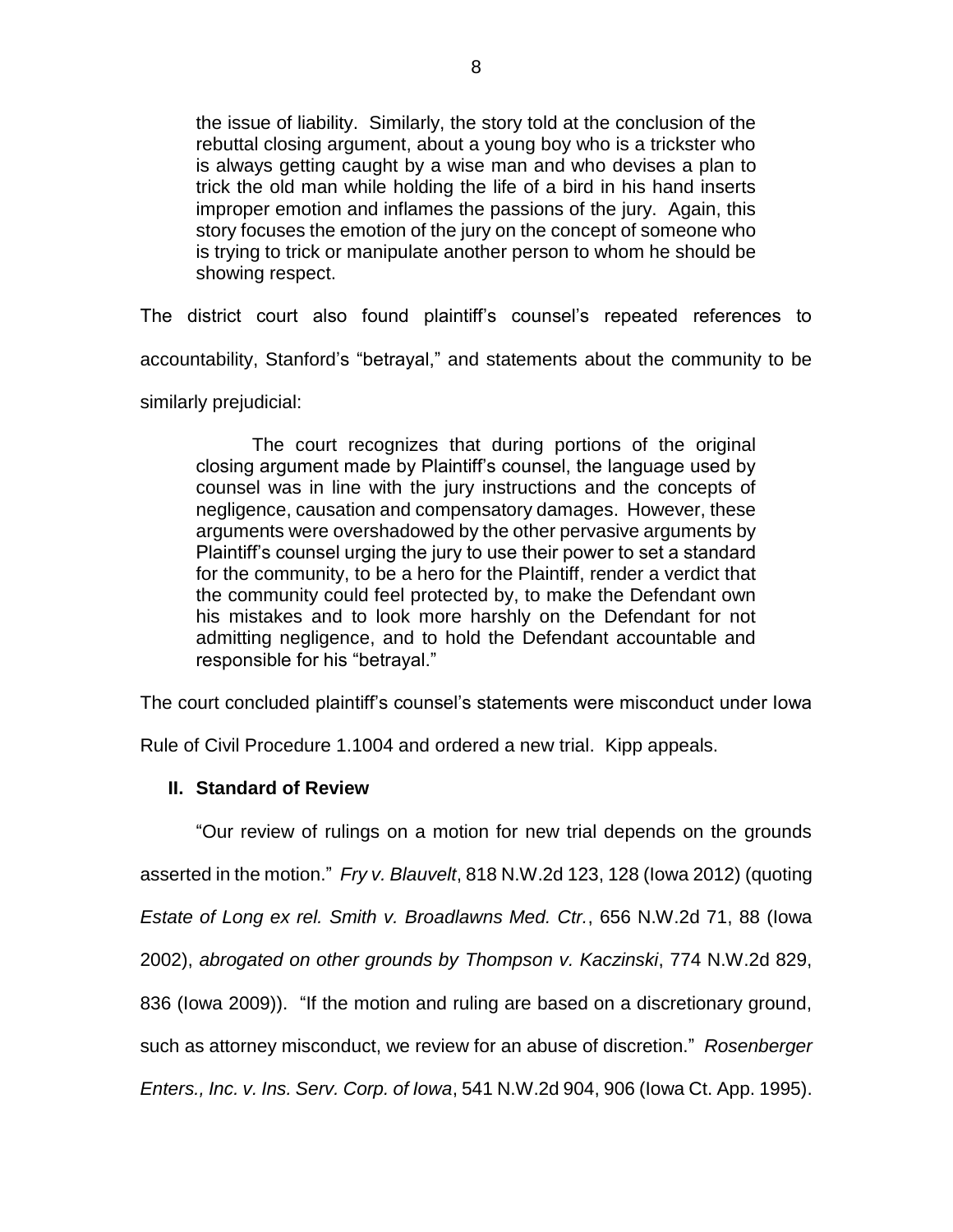"A district court abuses its discretion when it 'exercises its discretion on grounds or for reasons clearly untenable or to an extent clearly unreasonable.'" *First Am. Bank v. Fobian Farms, Inc.*, 906 N.W.2d 736, 744 (Iowa 2018) (quoting *Rowedder v. Anderson*, 814 N.W.2d 585, 589 (Iowa 2012)).

### **III. Discussion**

#### **a. Error Preservation**

The first issue we must address is error preservation. Kipp argues Stanford's two objections during closing arguments and two motions for mistrial after plaintiff's counsel's closing argument and after rebuttal could not preserve his motion for new trial because defense counsel did not object at all during the rebuttal argument, and his motion for mistrial after the case was submitted to the jury was untimely because it was submitted after the jury had begun deliberating.

"When an improper remark is made by counsel in the course of jury argument, it is the duty of the party aggrieved to timely voice objection." *Andrews v. Struble*, 178 N.W.2d 391, 401 (Iowa 1970). "However, a party does not necessarily waive an objection to a remark made in a closing argument if the party fails to make a contemporaneous objection." *Kinseth v. Weil-McLain*, 913 N.W.2d 55, 67 (Iowa 2018). A party is not required "to make numerous, contemporaneous objections during closing arguments." *Id.* at 67–68. Instead, when a party objects with sufficient time for the district court to "weigh the prejudicial nature of the statements and determine how best to proceed," the court will consider the objection timely and error preserved. *Id.* at 68. A motion for mistrial must come before the case is submitted to the jury to be timely. *Id.* at 67.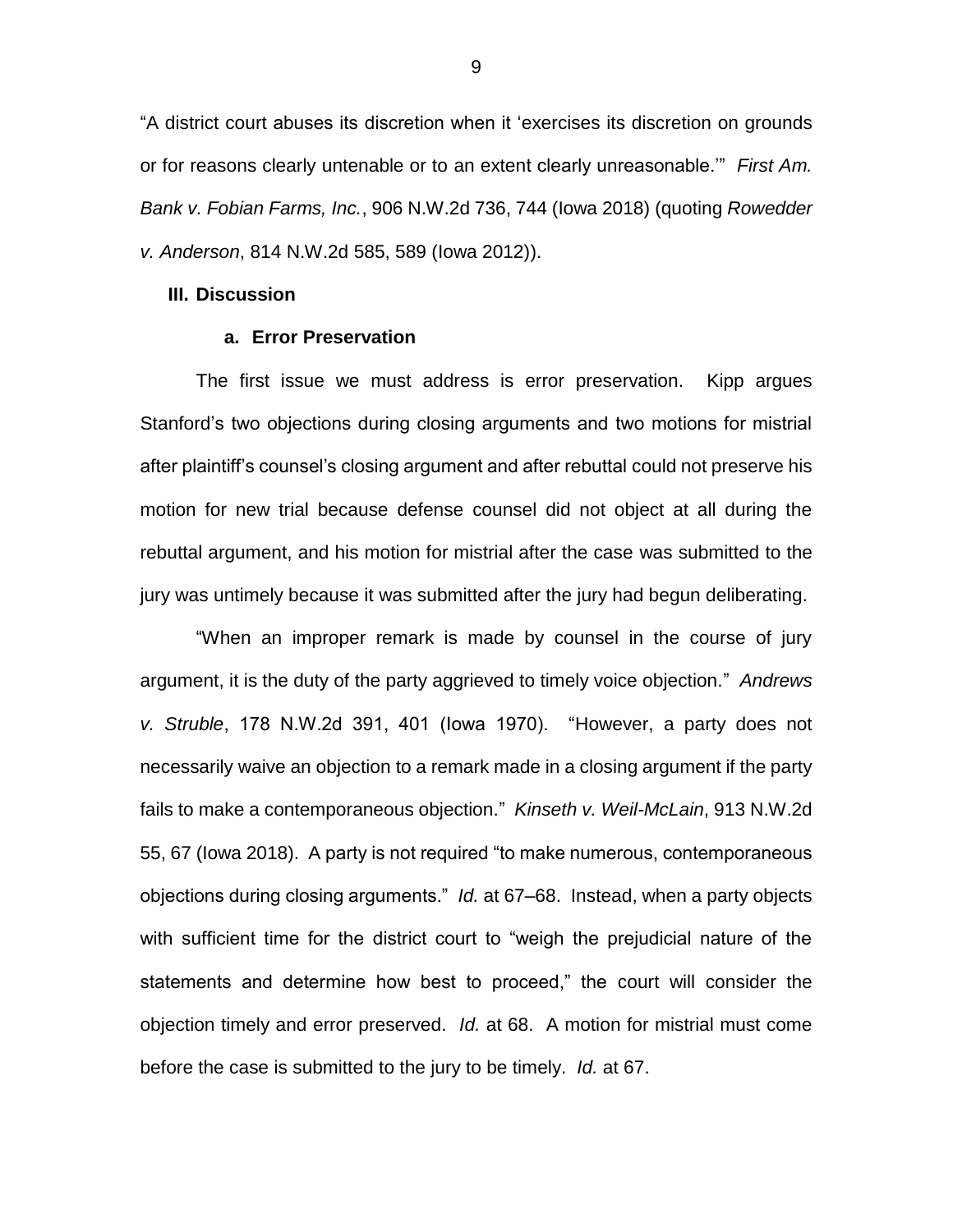Here, the record shows the district court considered the statements made during closing and rebuttal arguments and the propriety of granting a mistrial after closing arguments. Defense counsel made the second motion for mistrial right after the case was submitted. The district court did not directly overrule the second motion for mistrial made at the close of Kipp's rebuttal closing argument. Instead, the court heard the arguments of counsel, noted the jury had just been released to deliberate, and intended to receive the verdict of the jury while preserving Stanford's right to file a motion for new trial on the grounds asserted in the motion for mistrial and any other applicable grounds. Under these circumstances, error was preserved. Our court has concluded similar post-submission motions for mistrial are sufficient to preserve error. *See Rosenberger Enters.*, 541 N.W.2d at 907 (concluding the plaintiff preserved error when the court requested counsel not make a motion for mistrial until after the case was submitted and counsel noted on record that he intended to move for mistrial).

#### **b. Improper Arguments**

"To warrant a new trial based on attorney misconduct, the complained of misconduct 'must have been prejudicial to the interest of the complaining party.'" *Kinseth*, 913 N.W.2d at 67 (quoting *Mays v. C. Mac Chambers Co.*, 490 N.W.2d 800, 803 (Iowa 1992)). "However, unless a different result would have been probable in the absence of misconduct, a new trial is not warranted." *Loehr*, 806 N.W.2d at 277.

"[T]he district court has a broad but not unlimited discretion in determining whether the verdict effectuates substantial justice between the parties." Iowa R. App. P. 6.903(c); *see also Mays*, 490 N.W.2d at 803 ("[T]he trial court has before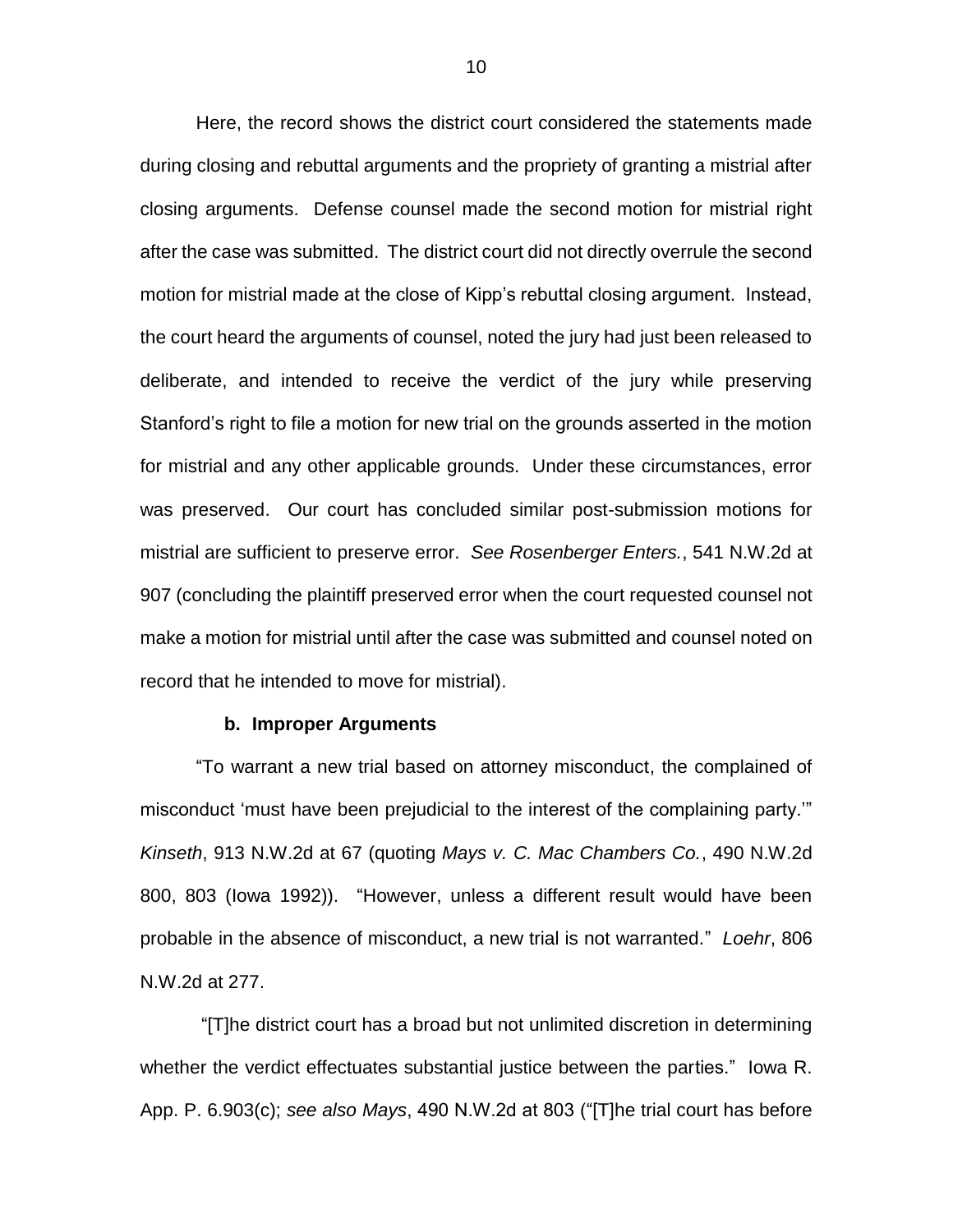it the whole scene, the action and incidents of the trial as they occur, and is in a much better position to judge whether the defendant has been prejudiced by misconduct of opposing counsel, if there is such." (quoting *Baysinger v. Haney*, 155 N.W.2d 496, 499 (Iowa 1968)). And "[t]he court is slower to interfere with the grant of a new trial than with its denial." Iowa R. App. P. 6.903(d).

The district court granted Stanford's motion for new trial based on the statements quoted above, which the district court concluded prejudiced the jury when considered in their entirety. We must first consider whether the statements were misconduct.

Before embarking on a discussion of the specific statements, we will first address the invitation made in Kipp's brief to address each of the arguments claimed to be improper to provide guidance on retrial or in future cases. While we recognize the potential benefits of such an approach, we also recognize the difficulty in addressing the propriety of each argument in isolation. Assessing the propriety of arguments is inherently contextual and case-specific. A comment or argument made one time may or may not be proper in one case, which would shed little light on whether a similar comment or argument would be proper in a different case or if repeated in either case. While we will endeavor to address all arguments at issue, we necessarily consider them in the context of the closing arguments as a whole and recognize the district court was in a much better position than we are in assessing the impact on the jurors and the trial. This is why the district court is given broad discretion in ruling on the motion for a new trial. *See Mays*, 490 N.W.2d at 803.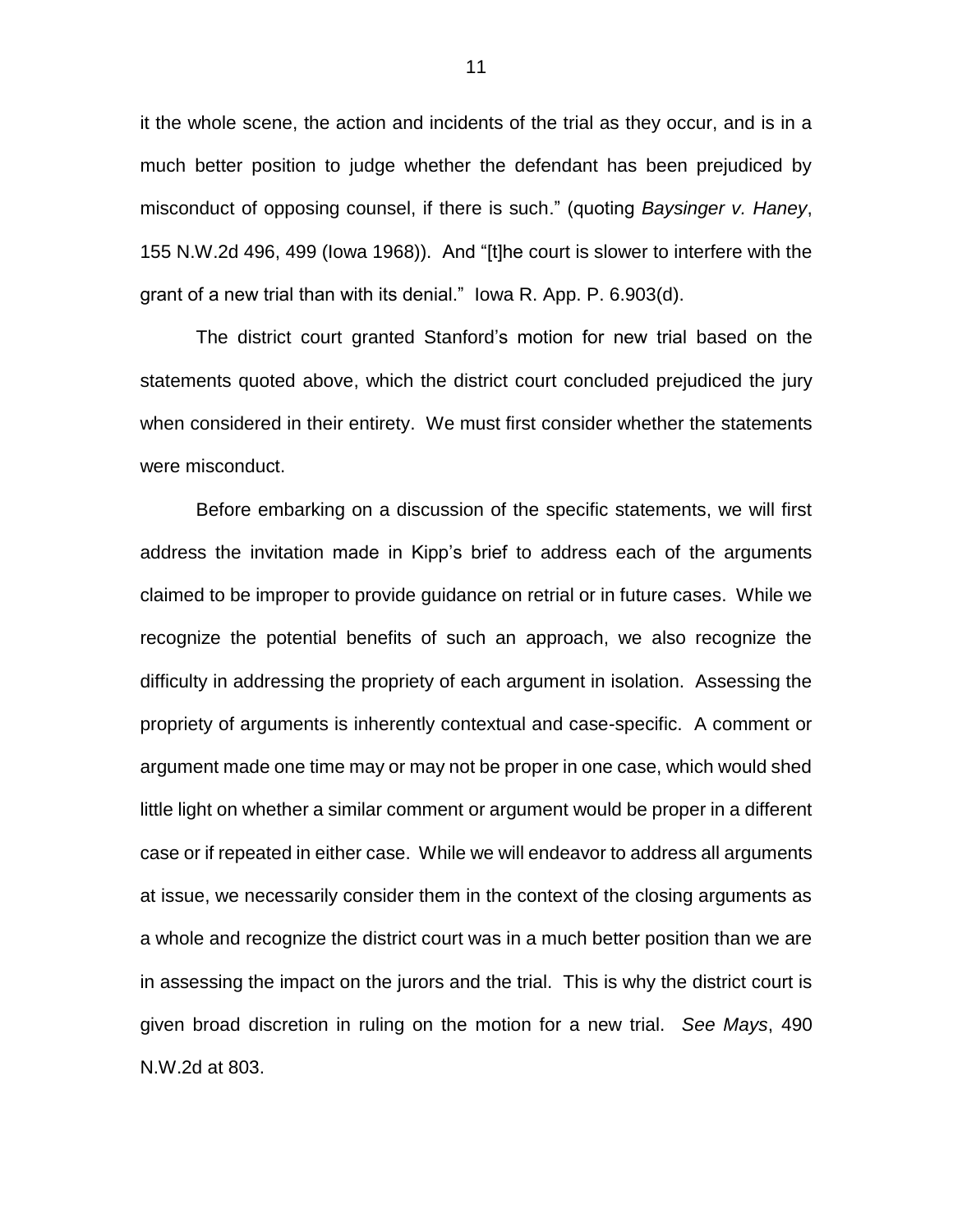Turning to the arguments at issue, the first category of alleged improper statements is Kipp's counsel's repeated references to accountability. The district court found these references "conveyed a different meaning or theme than the legal concept of negligence and suggested to the jury a punitive or moralistic consideration of the potential liability of the Defendant." Kipp counters that "accountability" is synonymous with "liability," and it was permissible for counsel to adopt "accountability" as a term for the concept of negligence and liability. While Kipp's claim of the two terms being synonyms may be technically true, we find no abuse of the district court's discretion in finding the manner in which counsel repeatedly referenced accountability suggested the term meant something other than legal negligence. Plaintiff's counsel began his closing argument by telling the jurors they held an "awesome power" that included the power to hold Stanford accountable for Kipp's injuries. Counsel then explained that "awesome power" also included the power "to be a hero." While we express no opinion on whether it is proper to suggest jurors are heroes by performing their civic duties in general, we note the reference in this case suggested the jurors were only heroes if they found in favor of Kipp. It was not an abuse of discretion for the district court to conclude playing on the jurors' notions of pride of being a hero only if they found in favor of Kipp was improper.

The district court also concluded counsel's characterization of the case as a "betrayal" and statements suggesting Stanford needed to admit to a mistake were improper personal opinions. We find no abuse of discretion in this conclusion. It was not an abuse of discretion to conclude that referring to Stanford's actions as a "betrayal" improperly focused the jury's attention on the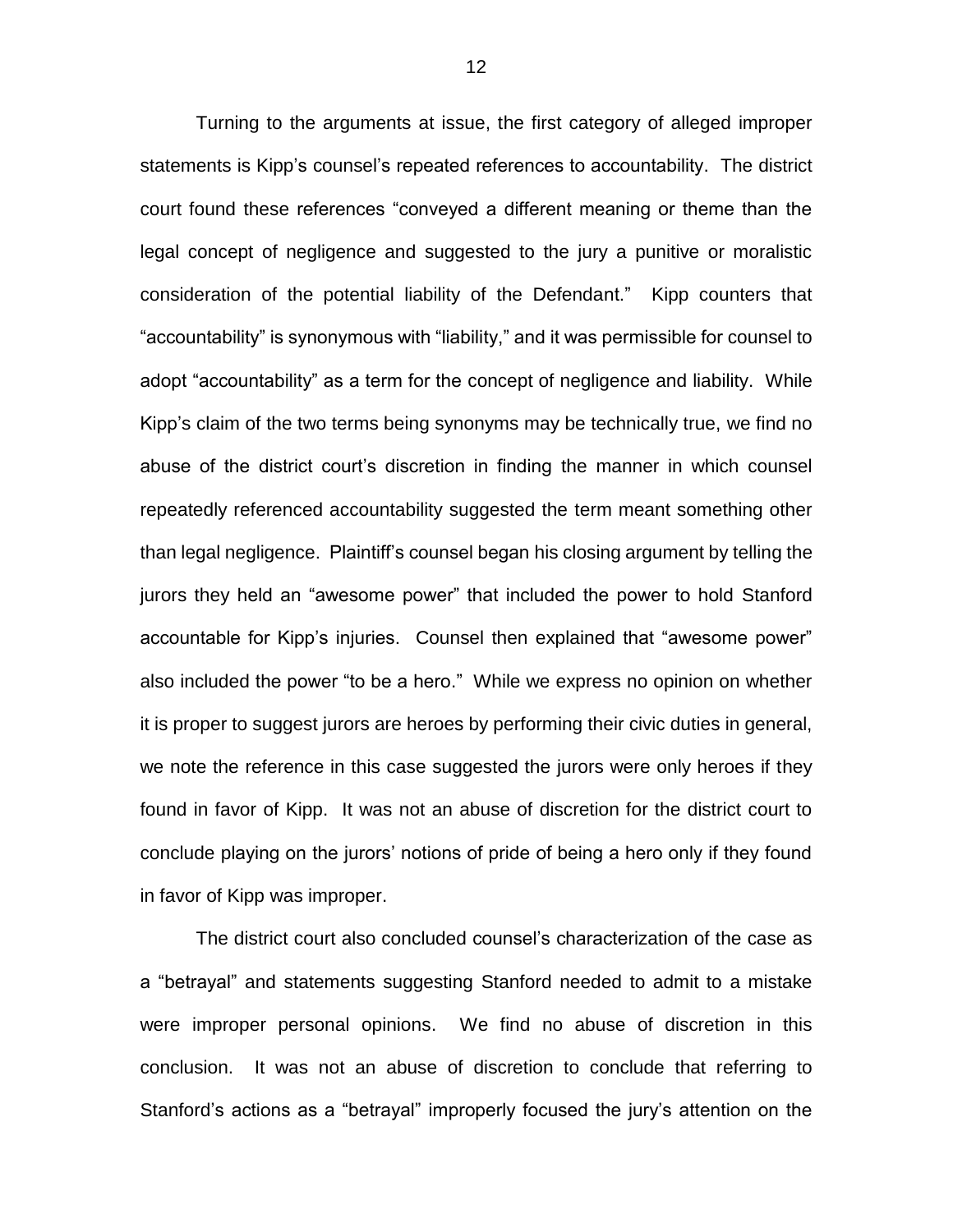moral quality of Stanford's alleged misconduct and suggested Stanford had been dishonest or deceitful. 1

Similarly, it was not an abuse of discretion for the district court to conclude the first story improperly focused the jury's attention on taking responsibility for one's actions and admitting mistakes, or the second story improperly equated Stanford to a scheming child. We are not suggesting attorneys are not allowed to tell stories as part of closing argument. But those stories cannot convey an improper theme or argument, as counsel is not given immunity from improper argument by embedding the argument in a story. The district court did not abuse its discretion in finding it improper for counsel to utilize the theme of "betrayal" or utilize these particular stories to characterize the opposing party as scheming or dishonorable, as "[c]ounsel has no right to create evidence by his or her arguments, nor may counsel interject personal beliefs into argument." *Rosenberger Enters.*, 541 N.W.2d at 908. And "[s]uch melodramatic argument does not help the jury decide their case but instead taints their perception to one focused on emotion rather than law and fact." *Id.*

Another category of statements at issue is counsel's references to the community and to the social consequences of the jury's decision. Throughout closing and rebuttal arguments, counsel tied aspects of the case back to the community and the jury's place in it, including framing the jury's decision as

 $\overline{a}$ 

<sup>&</sup>lt;sup>1</sup> "Betrayal" is defined as "1: the act of betraying someone or something or the fact of being betrayed : violation of a person's trust or confidence, of a moral standard, etc.; 2: revelation of something hidden or secret." *Betrayal*, Merriam-Webster, https://www.merriam-webster.com/dictionary/betrayal (last visited May 12, 2020). Included as synonyms are the terms "backstabbing, disloyalty, double cross, falseness, falsity, treachery." *Id*.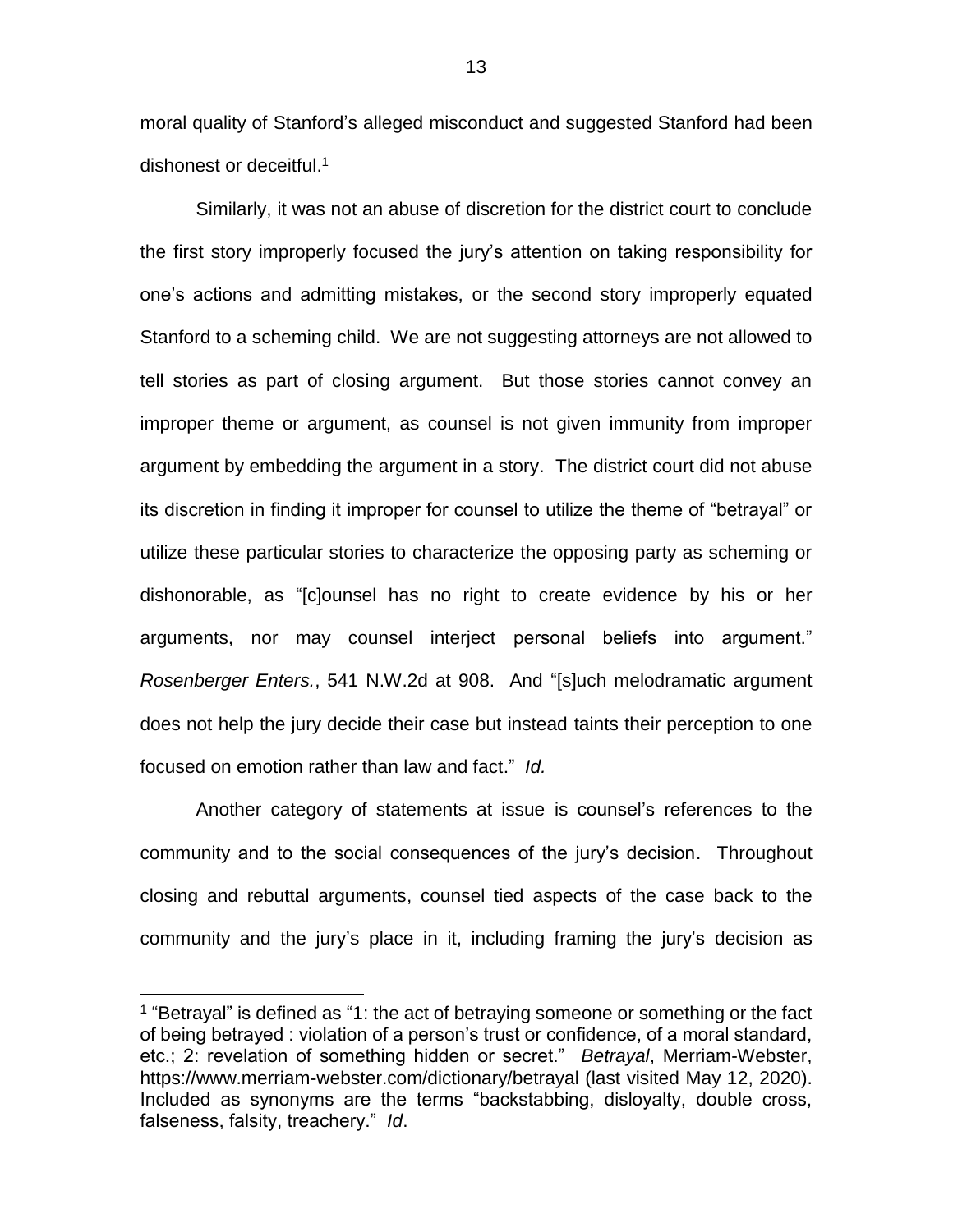something about which they will be asked by members of the community after the case ends and telling the jury the defense's position "can't be the standard here in this community." We find no abuse of discretion in the district court's conclusion such statements improperly urged the jury to focus on the greater societal impact and context of their decision and the reaction the community will have to the jury's decision, rather than focusing the jury's attention on the facts before it. *See Conn v. Alfstad*, No. 10-1171, 2011 WL 1566005, at \*6 (Iowa Ct. App. Apr. 27, 2011) (concluding counsel's statement during closing arguments informing the jury that "the world is watching them and everyone around the state is watching them" was improper); *State v. Johnson*, 534 N.W.2d 118, 128 (Iowa Ct. App. 1995) ("The prosecutor's comments improperly urge the jurors to convict the defendant in order to protect community values and prevent further criminal activity. They were an improper emotional appeal designed to persuade the jury to decide the case on issues other than the facts before it.").

The final category of statements includes plaintiff's counsel's statements asking the jury "We have to think about what's the most valuable thing to us. . . . What would we trade for Natalie's experience?" and the statement about social security benefits,<sup>2</sup> both of which the district court weighed when assessing the

 $\overline{a}$ 

 $2$  An issue was also raised about Kipp's counsel's reference to a jury instruction regarding social security benefits. The district court's ruling on the motion for new trial did not explain how the court arrived at the conclusion this argument was improper and cited no authority in support of that conclusion but did note the argument could not be characterized as an attack on the instruction given by the court, as suggested by the defense. Stanford's brief suggests no impropriety in this argument other than the claim that it suggested the jury could disregard the court's instruction. Since the district court cited no authority for its conclusion the argument was improper and disagreed with the defense claim the argument was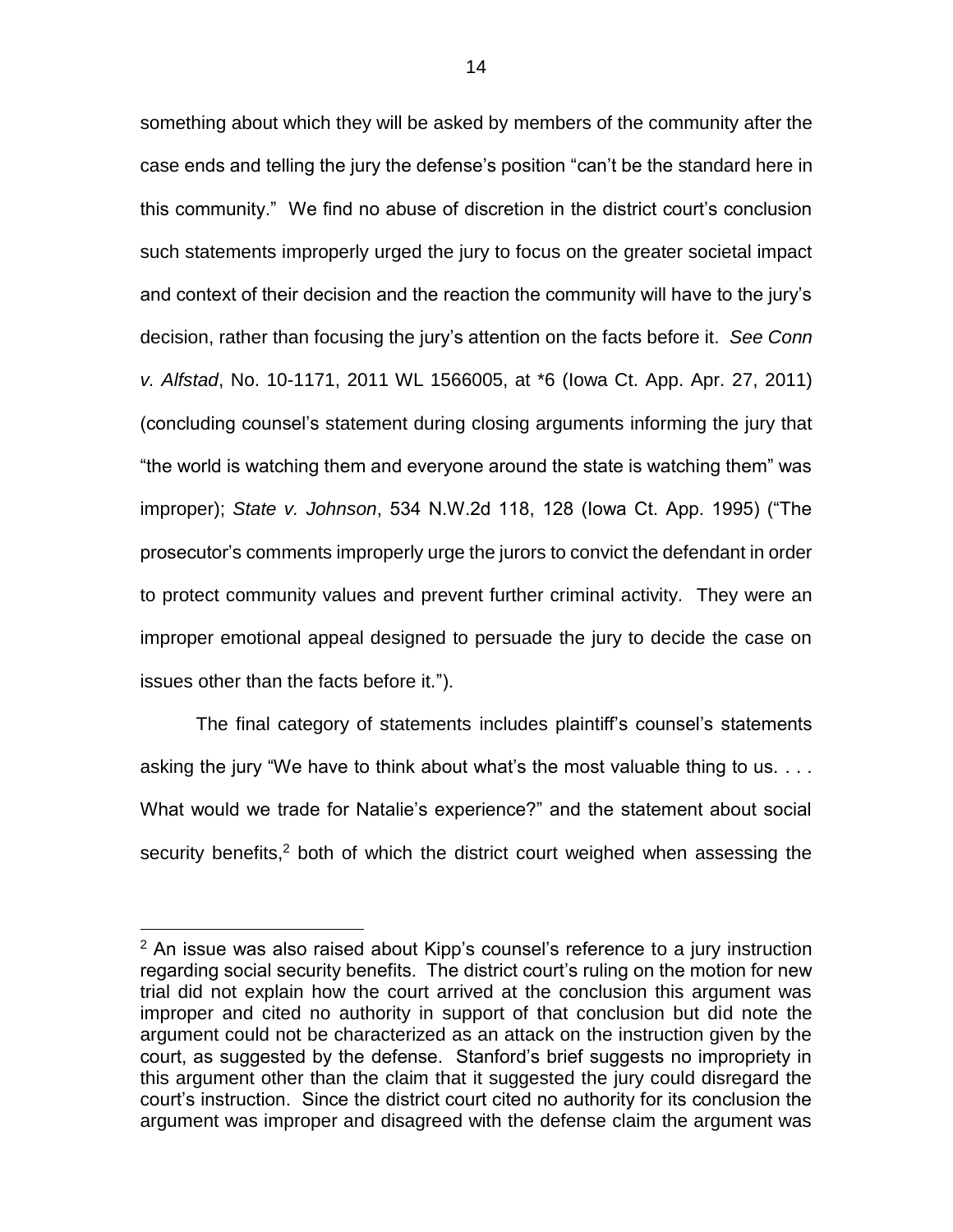cumulative effect of counsel's improper statements. The district court concluded the first statement was a "golden rule" argument. Such an argument "asks the jurors to put themselves in the place of a party or victim. Courts frown upon this type of appeal to the emotions or personal interests of the jurors." *Snipes v. Am. Family Mut. Ins. Co.*, No. 19-0292, 2020 WL 1307865, at \*2 (Iowa Ct. App. Mar. 18, 2020). We find no abuse of discretion in the district court's assessment. Counsel primed the jury to place themselves in Kipp's position by asking them a number of hypothetical questions about how they value their own experiences and about what "the most valuable thing to us" is.

Having concluded several of plaintiff's counsel's statements during closing and rebuttal arguments were improper, we must next determine whether the statements were prejudicial. *See Yeager v. Durflinger*, 280 N.W.2d 1, 8 (Iowa 1979) ("Before a new trial will be granted, it must appear that prejudice resulted or that a different result could have probable but for any misconduct."). To do so, we consider several factors, including "the severity and pervasiveness of the misconduct, the significance of the misconduct to the central issues in the case, the strength of the State's evidence, the use of cautionary instructions or other curative measures, and the extent to which the defense invited the improper conduct." *State v. Ayabarreno*, No. 13-0582, 2014 WL 465761, at \*4 (Iowa Ct. App. Feb. 4, 2014) (citing *State v. Graves*, 668 N.W.2d 860, 869 (Iowa 2003)); *see also Bronner v. Reicks Farms, Inc.*, No. 17-0137, 2018 WL 2731618, at \*7 (Iowa Ct. App. June 6, 2018) (applying the factors to civil cases). And we consider the

 $\overline{a}$ 

an improper attack on the court's instruction, we do not address this issue on appeal.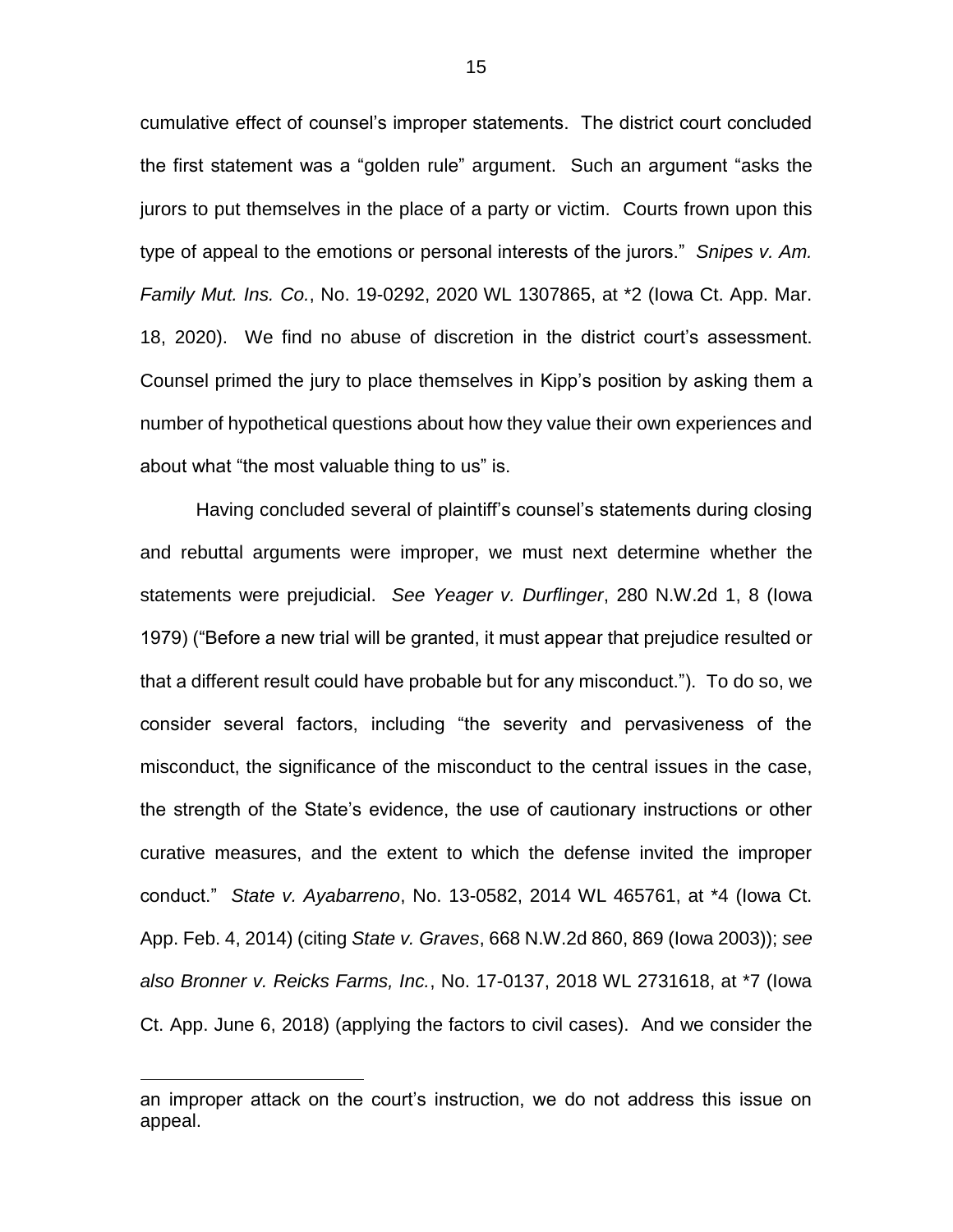cumulative effect of counsel's improper statements. *See Kinseth*, 913 N.W.2d at 73.

On our review of the closing arguments in their entirety, the district court did not abuse its discretion in concluding it is likely a different result would have occurred but for plaintiff's counsel's improper arguments. Many of the complainedof statements—counsel's references to "accountability," counsel's references to Stanford's refusal to take responsibility and "betrayal," and counsel's emphasis on community and the social consequences of the verdict to the individual jurors were not "isolated missteps." *Id.* at 73. Instead, they were "part of a theme for closing arguments that is premised on improper jury considerations." *Id.* Plaintiff's counsel made the improper statements throughout closing and rebuttal arguments, and likely influenced the jury's liability determination, which the district court characterized as "the central and primarily disputed issue" in the case. While the district court gave a curative instruction following plaintiff's counsel's closing argument, counsel refocused the jury's attention on the accountability, responsibility, and community themes in rebuttal. Defense counsel had no opportunity to respond to counsel's rebuttal statements, and those statements were fresh in the jury's mind when it began deliberations.

#### **IV. Conclusion**

Under these circumstances and in view of the significant deference given to the district court, we cannot say the district court abused its discretion in determining plaintiff's counsel's statements were improper, and we cannot say the